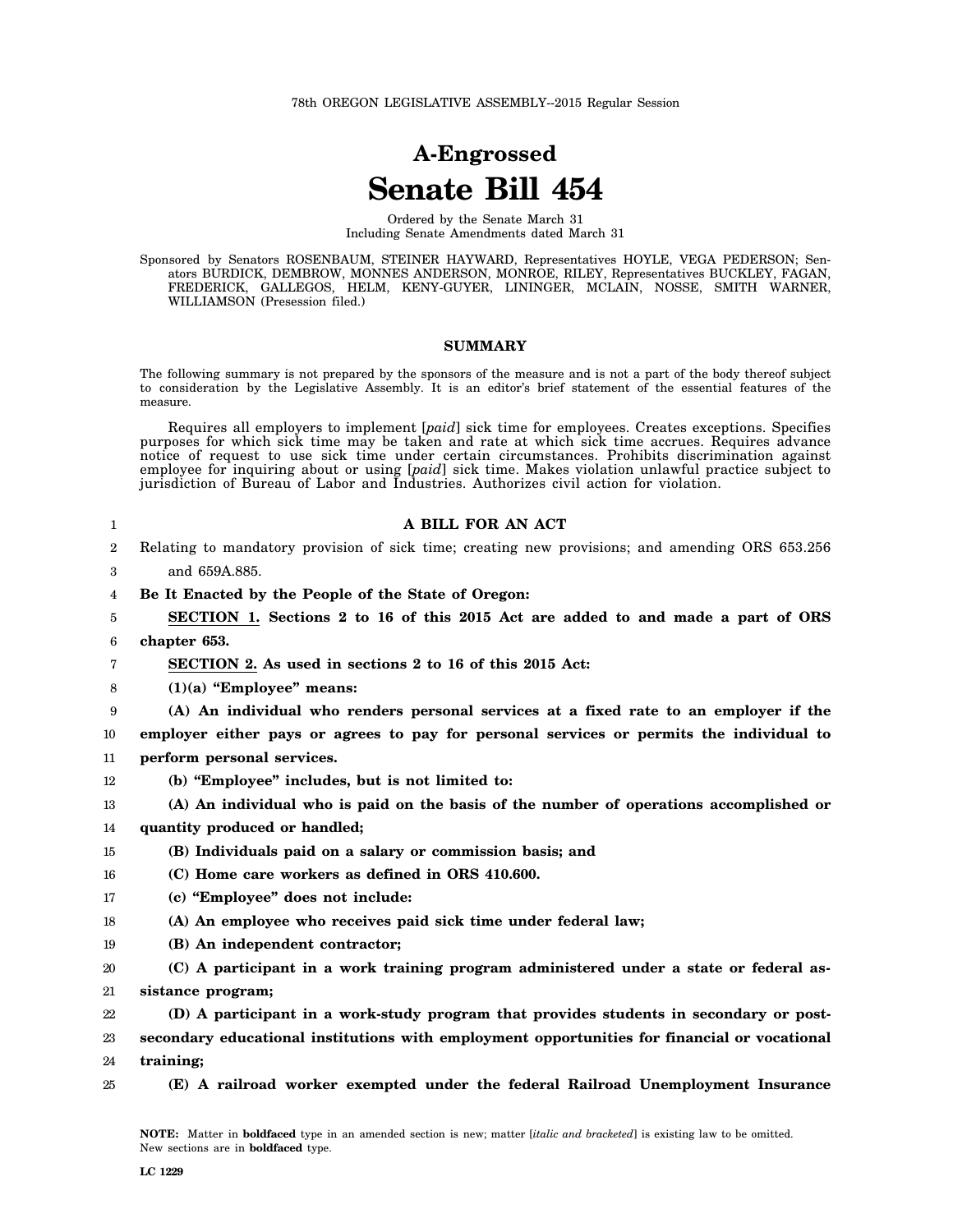1 **Act; and**

2 **(F) An individual employed by that individual's parent, spouse or child.**

3 4 5 **(2)(a) "Employer" means any person that employs another person, the State of Oregon or a political subdivision of the state and any county, city, district, authority, public corporation or entity and any instrumentality thereof organized and existing under law or charter.**

6 **(b) "Employer" does not include the federal government.**

7

**(3) "Family member" has the meaning given that term in ORS 659A.150.**

8 **(4) "Paid sick time" means time off:**

9 **(a) That is provided to an employee by an employer that employs six or more employees; (b) That may be used for the purposes specified in section 6 of this 2015 Act; and**

10

30

11 12 13 **(c) That is compensated at the regular rate of pay and without reductions in benefits, including but not limited to health care benefits, that the employee earns from the employer at the time the employee uses the paid sick time.**

14 15 **(5) "Sick time" means time during which an employee is permitted to be absent from work for a reason authorized under section 6 of this 2015 Act.**

16 17 18 **(6) "Year" includes any consecutive 12-month period, such as a calendar year, a tax year, a fiscal year, a contract year or the 12-month period beginning on the anniversary of the date of employment of the employee.**

19 20 21 22 **SECTION 3. (1)(a) Employers who employ at least six employees shall implement a sick time policy that allows an employee to earn and use up to 40 hours of paid sick time per year. Paid sick time shall accrue at the rate of at least one hour of paid sick time for every 30 hours the employee works.**

23 24 25 26 **(b) Employers who employ fewer than six employees shall implement a sick time policy that allows an employee to earn and use up to 40 hours of unpaid sick time per year. Unpaid sick time shall accrue at the rate of at least one hour of unpaid sick time for every 30 hours the employee works.**

27 28 29 **(2) An employee shall begin to earn and accrue sick time on the first day of employment with an employer. The employee may carry over up to 40 hours of unused sick time from one year to a subsequent year. However, an employer may adopt a policy that limits:**

**(a) An employee to accruing no more than 80 hours of sick time; or**

31 **(b) The use of sick time by an employee to no more than 40 hours of sick time in a year.**

32 33 **(3)(a) An employer is not required to carry over unused sick time if, by mutual consent, the employer and the employee agree that:**

34 35 36 37 **(A) If the employer has six or more employees, the employee will be paid for all unused paid sick time at the end of the year in which the sick time is accrued and the employer will credit the employee with an amount of paid sick time that meets the requirements of this section on the first day of the immediately subsequent year; or**

38 39 40 **(B) If the employer has fewer than six employees, the employer will credit the employee with an amount of sick time that meets the requirements of this section on the first day of the immediately subsequent year.**

41 42 **(b) The Commissioner of the Bureau of Labor and Industries shall adopt rules for the determination of the number of employees employed by an employer.**

43 44 **(4)(a) An employee is eligible to use sick time beginning on the 91st calendar day of employment with the employer and may use sick time as it is accrued.**

45 **(b) An employer may authorize an employee to use accrued sick time prior to the 91st**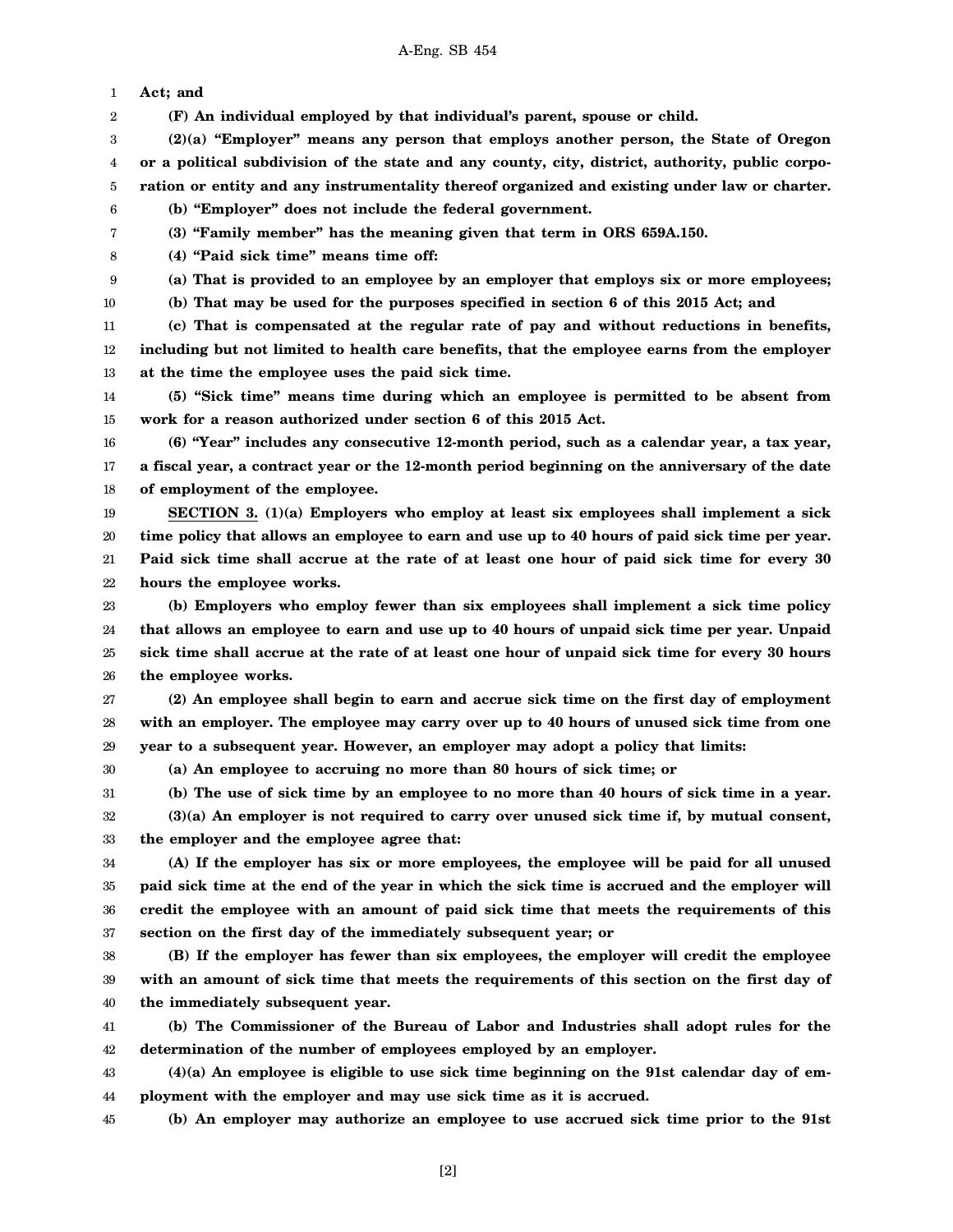1 **calendar day of employment.**

2 3 **(c)(A) An employer that employs six or more employees shall pay an employee for accrued sick time used at the regular rate of pay of the employee.**

4 5 6 **(B) For an employee employed on a commission or piece rate basis by an employer that employs six or more employees, the employer shall pay the employee for accrued sick time used at a regular rate of pay of at least the minimum wage specified in ORS 653.025.**

7 8 9 10 11 **(5) An employee who is exempt from overtime requirements under 29 U.S.C. 213(a)(1) of the federal Fair Labor Standards Act of 1938 is presumed to work 40 hours in each workweek for the purpose of accrual of sick time unless the actual workweek of the employee is less than 40 hours, in which case sick time accrues based on the actual workweek of the employee.**

12 13 14 **(6) Nothing in sections 2 to 16 of this 2015 Act requires an employer to compensate an employee for accrued unused sick time upon the employee's termination, resignation, retirement or other separation from employment.**

15 **(7) An employer may not require an employee to:**

16 17 **(a) Search for or find a replacement worker as a condition of the employee's use of accrued sick time; or**

18

**(b) Work an alternate shift to make up for the use of sick time.**

19 20 21 22 23 24 **(8) Upon mutual consent by the employee and the employer, an employee may work additional hours or shifts to compensate for hours or shifts during which the employee was absent from work without using accrued sick time for the hours or shifts missed. However, the employer may not require the employee to work additional hours or shifts authorized by this subsection. If the employee works additional hours or shifts, the employer must comply with any applicable federal, state or local laws regarding overtime pay.**

25 26 **(9) An employee retains accrued sick time if the employer sells, transfers or otherwise assigns the business or an interest in the business to another employer.**

27 28 29 **(10)(a) An employer shall restore previously accrued unused sick time to an employee who is reemployed by that employer within 180 days of separation from employment with the employer.**

30 31 32 33 34 35 **(b) If an employee leaves employment with an employer before the 91st day of employment and subsequently is reemployed by that employer within 180 days of separation from employment, the employer shall restore the accrued sick time balance the employee had when the employee left the employment of the employer and the employee may use accrued sick time after the combined total of days of employment with the employer exceeds 90 calendar days.**

36 37 38 39 **(11) If an employee is transferred to a separate division, entity or location of the employer but remains employed by that same employer, the employee is entitled to use all sick time accrued while working at the former division, entity or location of the employer and is entitled to retain or use all sick time as provided by sections 2 to 16 of this 2015 Act.**

40 41 42 43 **SECTION 4. (1) An employer with a sick leave policy, paid vacation policy, paid personal time off policy or other paid time off program that provides employees with paid time off that meets or exceeds the requirements of this section shall be deemed to be in compliance with the requirements of sections 2 to 16 of this 2015 Act.**

44 45 **(2) An employer with an existing policy for paid sick time, paid vacation leave, paid personal time off or other paid time off is not required to provide additional paid sick time if:**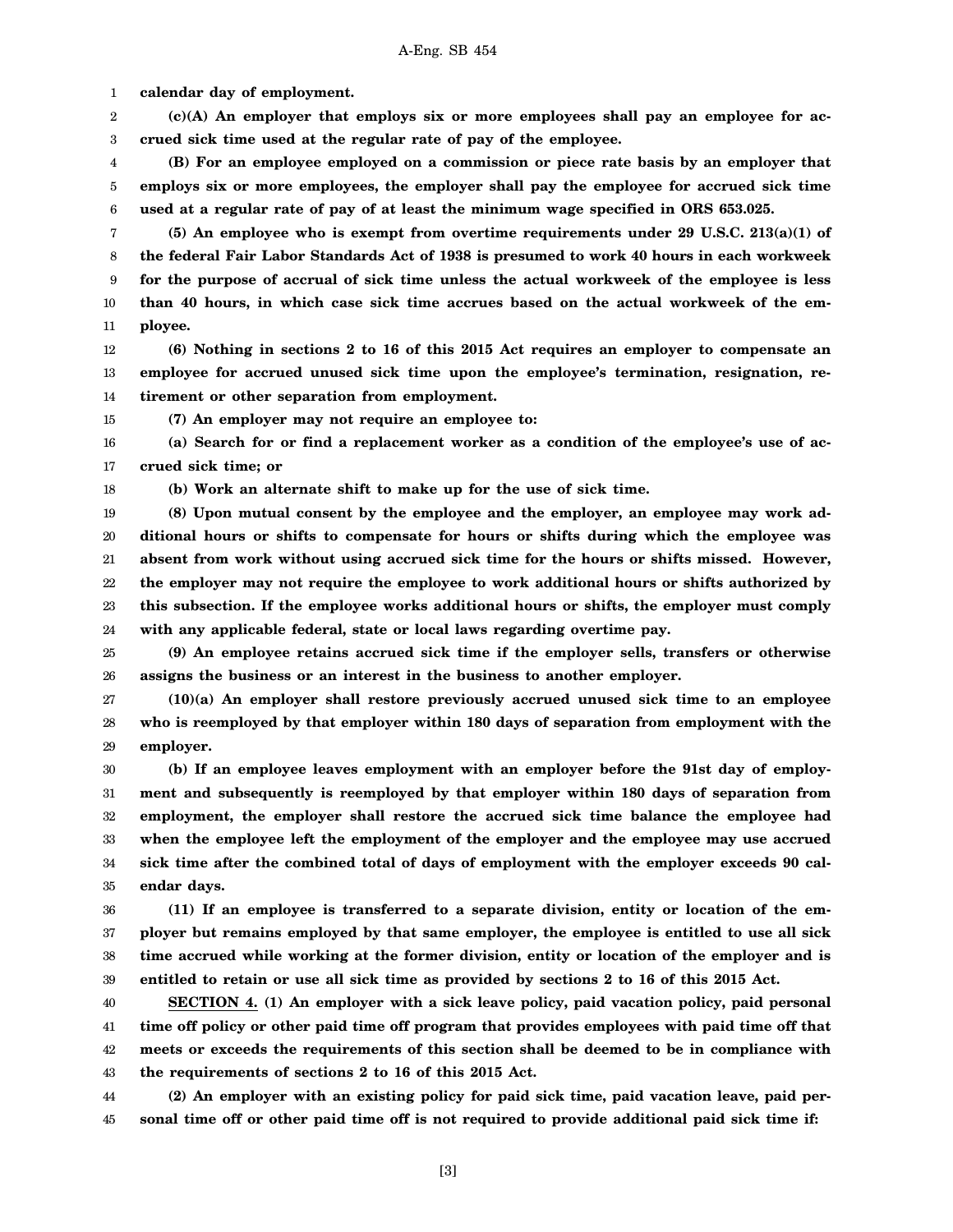## A-Eng. SB 454

1 **(a) The policy or combination of policies allows the use of 40 hours of paid or unpaid leave**

2 **for the same purposes as sick time specified in section 6 of this 2015 Act; and**

3 4 **(b) The employer specifies that the protections against retaliation established by section 11 of this 2015 Act are applicable to the employee.**

5 6 7 8 9 10 **(3) If an employee of an employer that has an existing policy for paid sick time, paid vacation leave, paid personal time off or other paid time off programs has exhausted all paid and unpaid leave available to the employee, the employer is not obligated to provide additional leave for paid or unpaid sick time as required by sections 2 to 16 of this 2015 Act. However, the employer may be obligated to provide paid or unpaid sick time by federal or state law that provides for paid or unpaid leave for similar purposes.**

11 12 13 **SECTION 5. Notwithstanding section 3 (4) of this 2015 Act, an employee who is employed by an employer on the effective date of this 2015 Act is eligible to use any accrued sick time as it accrues on or after the effective date of this 2015 Act.**

14 15 **SECTION 6. An employee may use sick time earned under section 3 of this 2015 Act in hourly increments:**

16 17 18 **(1) For an employee's mental or physical illness, injury or health condition, need for medical diagnosis, care or treatment of a mental or physical illness, injury or health condition or need for preventive medical care.**

19 20 21 22 **(2) For care of a family member with a mental or physical illness, injury or health condition, care of a family member who needs medical diagnosis, care, or treatment of a mental or physical illness, injury or health condition or care of a family member who needs preventive medical care.**

23 24 **(3) Notwithstanding ORS 659A.153, for any other purpose specified in ORS 659A.159.**

**(4) For a purpose specified in ORS 659A.272, notwithstanding ORS 659A.270 (1).**

25 26 27 28 **(5) To donate accrued sick time to another employee if the other employee uses the donated sick time for a purpose specified in this section and the employer has a policy that allows an employee to donate sick time to a coworker for a purpose specified in this section. (6) In the event of a public health emergency. For purposes of this subsection, a public**

29 **health emergency includes, but is not limited to:**

30 31 **(a) Closure of the employee's place of business, or the school or place of care of the employee's child, by order of a public official due to a public health emergency;**

32 33 34 35 **(b) A determination by a lawful public health authority or by a health care provider that the presence of the employee or the family member of the employee in the community would jeopardize the health of others, such that the employee must provide self care or care for the family member; and**

36 **(c) The exclusion of the employee from the workplace under any law or rule that requires**

37 **the employer to exclude the employee from the workplace for health reasons.**

38 39 40 **SECTION 7. (1)(a) Upon request of an employee with accrued sick time available, an employer must allow the employee to use sick time. If possible, the employee shall include the anticipated duration of the sick time requested in the request.**

41 42 43 44 **(b) Sick time earned under section 3 of this 2015 Act shall be taken in hourly increments. (2) An employer may require the employee to comply with the employer's usual and customary notice and procedural requirements for absences or for requesting time off if those requirements do not interfere with the ability of the employee to use sick time.**

45 **(3) If the need to use sick time is foreseeable:**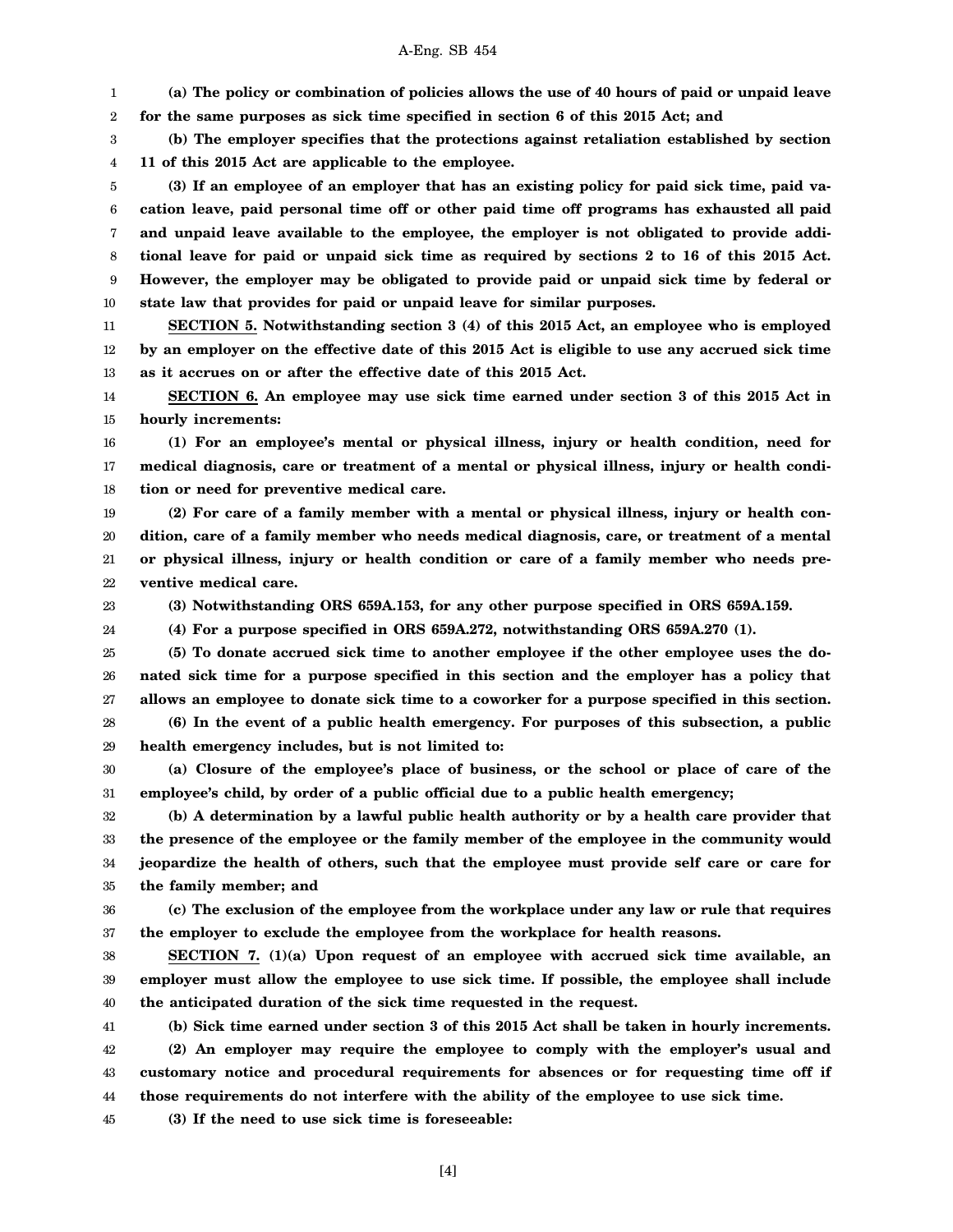1 2 3 **(a) The employer may require reasonable advance notice of the employee's intention to use sick time, not to exceed 10 days prior to the date the sick time is to begin or as soon as otherwise practicable; and**

4 5 **(b) The employee shall make a reasonable attempt to schedule the use of sick time in a manner that does not unduly disrupt the operations of the employer.**

6 7 8 9 **(4) If the need to use sick time is unforeseeable, the employee shall provide notice to the employer as soon as practicable and must comply generally with the employer's notice or procedural requirements for requesting or reporting other time off if those requirements do not interfere with the ability of the employee to use sick time.**

10 11 12 13 14 **SECTION 8. (1)(a) If an employee takes more than three consecutive scheduled work days of sick time for a purpose described in section 6 (1) to (4) of this 2015 Act, an employer may require the employee to provide verification from a health care provider of the need for the sick time, or certification of the need for leave for purposes of ORS 659A.272 as provided in ORS 659A.280.**

15 16 17 18 **(b) If the need for sick time is foreseeable and is projected to last more than three scheduled work days and an employee is required to provide notice under section 7 of this 2015 Act, the employer may require that verification or certification be provided before the sick time commences or as soon as otherwise practicable.**

19 20 **(c) If the employee commences sick time without providing prior notice required by the employer under section 7 of this 2015 Act:**

21 22 **(A) Medical verification shall be provided to the employer within 15 calendar days after the employer requests the verification; or**

23 24 **(B) Certification provided as specified in ORS 659A.280 shall be provided to the employer within a reasonable time after the employee receives the request for certification.**

25 26 27 **(2) The employer shall pay any reasonable costs for providing medical verification or certification required under this section, including lost wages, that are not paid under a health benefit plan in which the employee is enrolled.**

28 29 30 **(3)(a) An employer may not require that the verification or certification required under this section explain the nature of the illness or details related to the domestic violence, sexual assault, harassment, or stalking that necessitates the use of sick time.**

31 32 33 34 35 36 **(b) If an employer suspects that an employee is abusing sick time, including engaging in a pattern of abuse, the employer may require verification from a health care provider of the need of the employee to use sick time, regardless of whether the employee has used sick time for more than three consecutive days. As used in this paragraph, "pattern of abuse" includes, but is not limited to, repeated use of unscheduled sick time on or adjacent to weekends, holidays, vacation days or paydays.**

37 38 **(4) As used in this section, "health care provider" has the meaning given that term in ORS 659A.150.**

39 **SECTION 9. (1) An employer shall:**

40 41 42 43 **(a) Provide written notification at least quarterly to each employee of the amount of accrued and unused sick time available for use by the employee. Inclusion of the amount of accrued and used sick time on the statement required under ORS 652.610 meets the requirements of this paragraph.**

44 45 **(b) Provide written notice of the requirements of sections 2 to 16 of this 2015 Act to each employee in accordance with rules adopted by the Commissioner of the Bureau of Labor and**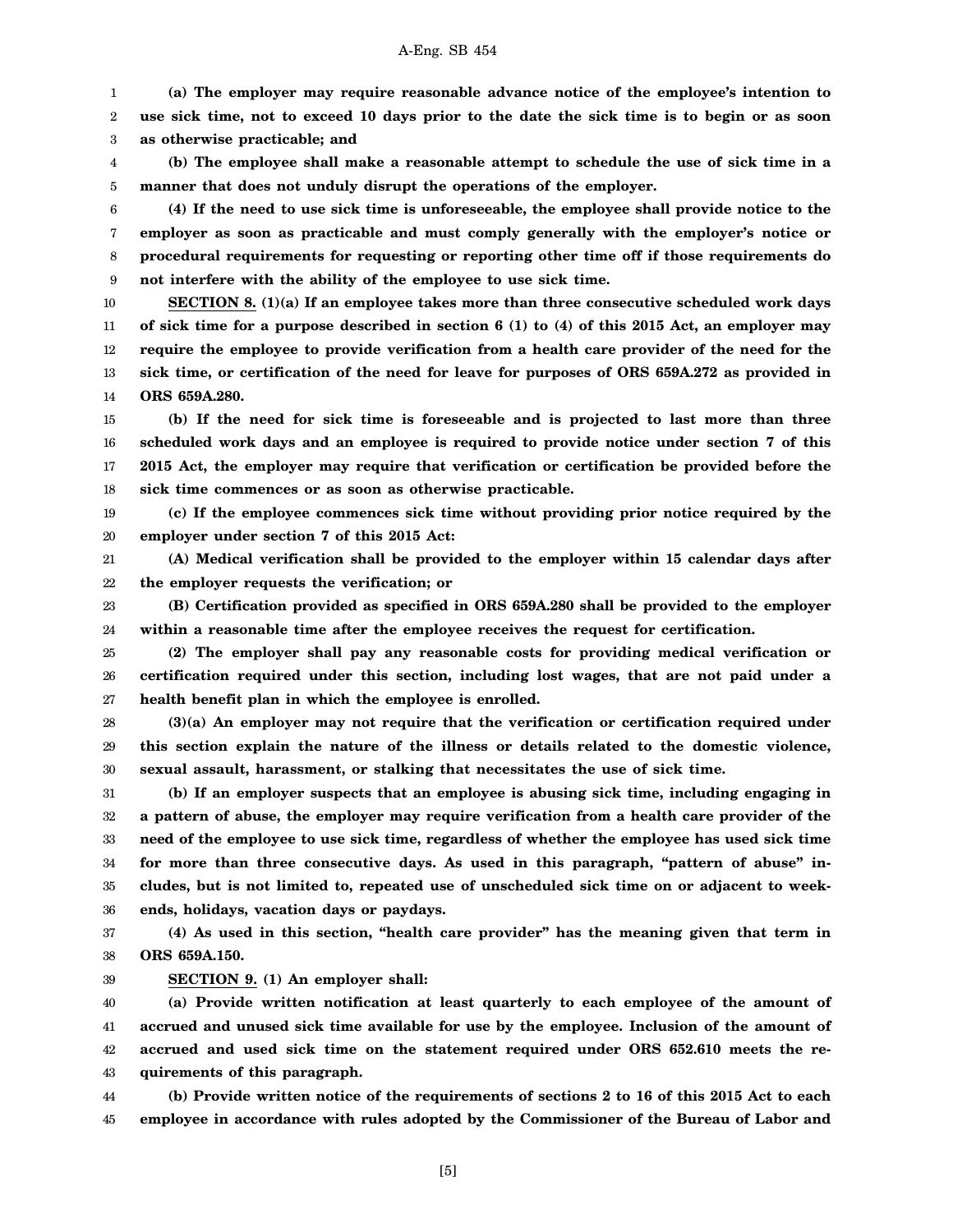1 **Industries.**

2 3 **(2) The notices provided under this section must be in the language the employer typically uses to communicate with the employee.**

4 5 **(3) The Bureau of Labor and Industries shall make available to employers a template that meets the required notice provisions of this section.**

6 7 8 9 **(4) Health information of an employee related to sick time is confidential and may not be released without the permission of the employee. Information pertaining to leave under ORS 659A.272 that is provided by an employee in accordance with sections 2 to 16 of this 2015 Act is confidential as provided in ORS 659A.280.**

10 11 12 13 **SECTION 10. Sections 2 to 16 of this 2015 Act establish minimum requirements pertaining to sick time and may not be construed to preempt, limit or otherwise affect the applicability of any employer policy, standard or collective bargaining agreement that provides for greater use of paid or unpaid sick time.**

14

**SECTION 11. It is an unlawful practice for an employer or any other person to:**

15 16 **(1) Deny, interfere with, restrain or fail to pay for sick time to which an employee is entitled under sections 2 to 16 of this 2015 Act;**

17 18 19 20 21 **(2) Retaliate or in any way discriminate against an employee with respect to any term or condition of employment because the employee has inquired about the provisions of sections 2 to 16 of this 2015 Act, submitted a request for sick time, taken sick time, participated in any manner in an investigation, proceeding or hearing related to sections 2 to 16 of this 2015 Act, or invoked any provision of sections 2 to 16 of this 2015 Act; or**

22 23 24 **(3) Apply an absence control policy that includes sick time absences covered under sections 2 to 16 of this 2015 Act as an absence that may lead to or result in an adverse employment action against the employee.**

25 26 **SECTION 12. (1) The requirements of sections 2 to 16 of this 2015 Act do not apply to an employee:**

27 28 **(a) Whose terms and conditions of employment are covered by a collective bargaining agreement;**

29 30 **(b) Who is employed through a hiring hall or similar referral system operated by the labor organization or a third party; and**

31 32 **(c) Whose employment-related benefits are provided by a joint multi-employer-employee trust or benefit plan.**

33 34 **(2)(a) The Home Care Commission created under ORS 410.602 shall establish a paid sick time policy for consumer employed home care workers.**

35 36 37 38 39 **(b) A policy for paid sick time for consumer employed home care workers implemented by the Home Care Commission that allows an eligible home care worker to accrue and use up to 40 hours of paid time off a year, including but not limited to sick time, is deemed to meet the requirements of sections 2 to 16 of this 2015 Act and is exempt from the provisions of sections 2 (4), 3 (4), 4, 7, 8 and 9 of this 2015 Act.**

40 41 **(3) As used in this section, "consumer employed home care worker" has the meaning given the term "home care worker" in ORS 410.600.**

42 43 44 **SECTION 13. (1) An employee asserting a violation of section 11 (2) or (3) of this 2015 Act may file a complaint with the Commissioner of the Bureau of Labor and Industries under ORS 659A.820 or a civil action as provided in ORS 659A.885.**

45 **(2) The commissioner has the same enforcement powers with respect to the rights es-**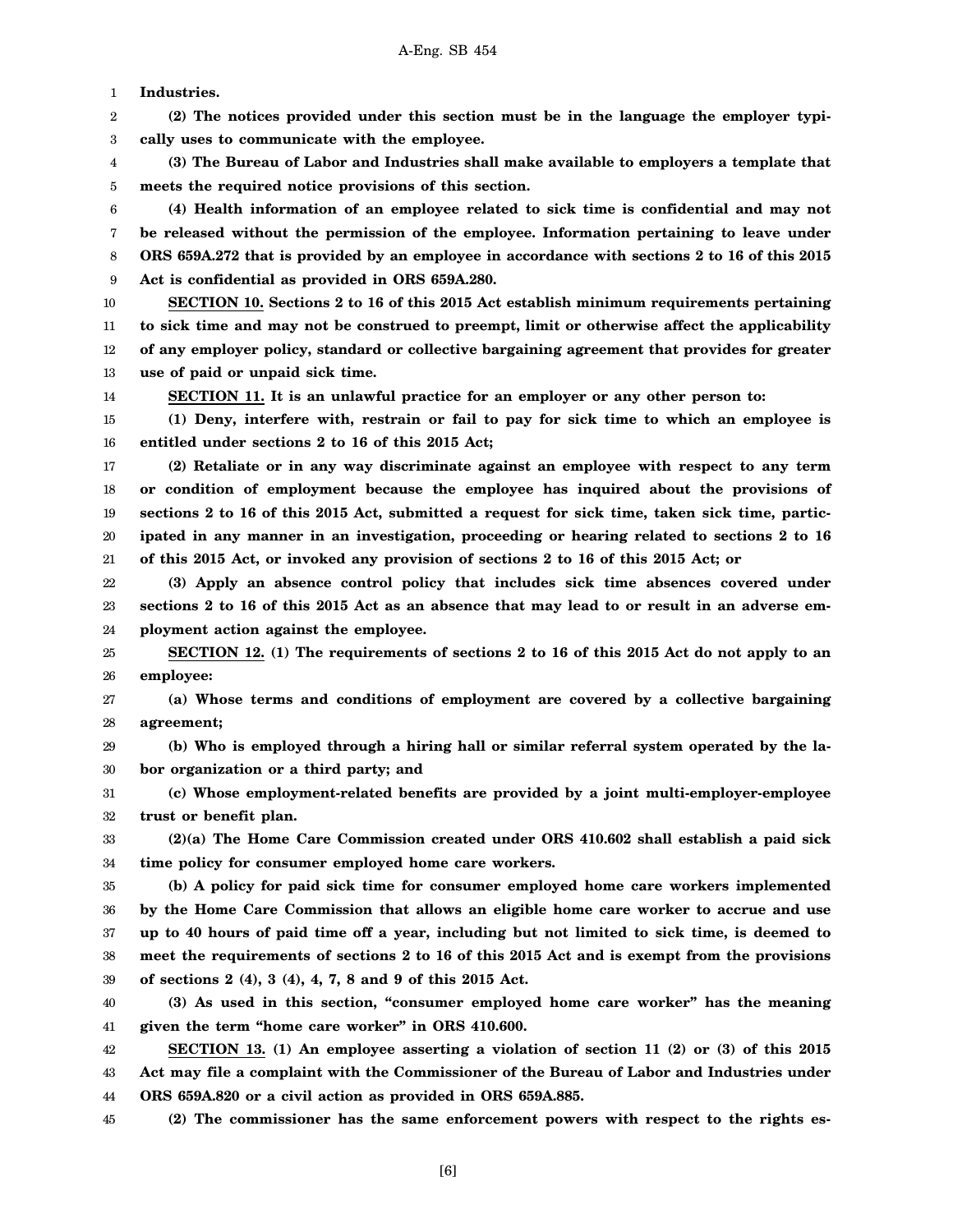1 2 3 4 5 6 7 8 9 10 11 12 13 14 15 16 17 18 19 20 21 22 23 24 25 26 27 28 **tablished under sections 2 to 16 of this 2015 Act as are established in ORS chapters 652 and 653. SECTION 14. The Commissioner of the Bureau of Labor and Industries: (1) Shall enforce the provisions of sections 2 to 16 of this 2015 Act; and (2) May adopt rules necessary for the implementation and enforcement of sections 2 to 16 of this 2015 Act. SECTION 15. The State of Oregon preempts all charter and statutory authority of local governments as defined in ORS 174.116 to set any sick leave requirements. SECTION 16. If any provision or application of sections 2 to 16 of this 2015 Act is determined to be invalid, the remaining provisions remain in force and have full effect, and the invalid provisions are declared severable. SECTION 17.** ORS 653.256 is amended to read: 653.256. (1) In addition to any other penalty provided by law, the Commissioner of the Bureau of Labor and Industries may assess a civil penalty not to exceed \$1,000 against any person who willfully violates ORS 653.025, 653.030, 653.045, 653.050, 653.060 or 653.261 **or sections 3, 4, 5, 6, 7, 8, 9 and 10 of this 2015 Act** or any rule adopted thereunder. (2) In addition to any other penalty provided by law, the commissioner may assess a civil penalty not to exceed \$1,000 against any person who intentionally violates ORS 653.077 or any rule adopted thereunder. (3) Civil penalties authorized by this section shall be imposed in the manner provided in ORS 183.745. (4)(a) All sums collected as penalties under this section shall be first applied toward reimbursement of costs incurred in determining the violations, conducting hearings under this section and addressing and collecting the penalties. (b) The remainder, if any, of the sums collected as penalties under subsection (1) of this section shall be paid over by the commissioner to the Department of State Lands for the benefit of the Common School Fund of this state. The department shall issue a receipt for the money to the commissioner.

29 30 31 32 (c) The remainder, if any, of the sums collected as penalties under subsection (2) of this section shall be paid over by the commissioner to the Department of Human Services for the benefit of the Breastfeeding Mother Friendly Employer Project. The department shall issue a receipt for the moneys to the commissioner.

33

44

**SECTION 18.** ORS 659A.885 is amended to read:

34 35 36 37 38 39 40 41 42 43 659A.885. (1) Any person claiming to be aggrieved by an unlawful practice specified in subsection (2) of this section may file a civil action in circuit court. In any action under this subsection, the court may order injunctive relief and any other equitable relief that may be appropriate, including but not limited to reinstatement or the hiring of employees with or without back pay. A court may order back pay in an action under this subsection only for the two-year period immediately preceding the filing of a complaint under ORS 659A.820 with the Commissioner of the Bureau of Labor and Industries, or if a complaint was not filed before the action was commenced, the twoyear period immediately preceding the filing of the action. In any action under this subsection, the court may allow the prevailing party costs and reasonable attorney fees at trial and on appeal. Except as provided in subsection (3) of this section:

(a) The judge shall determine the facts in an action under this subsection; and

45 (b) Upon any appeal of a judgment in an action under this subsection, the appellate court shall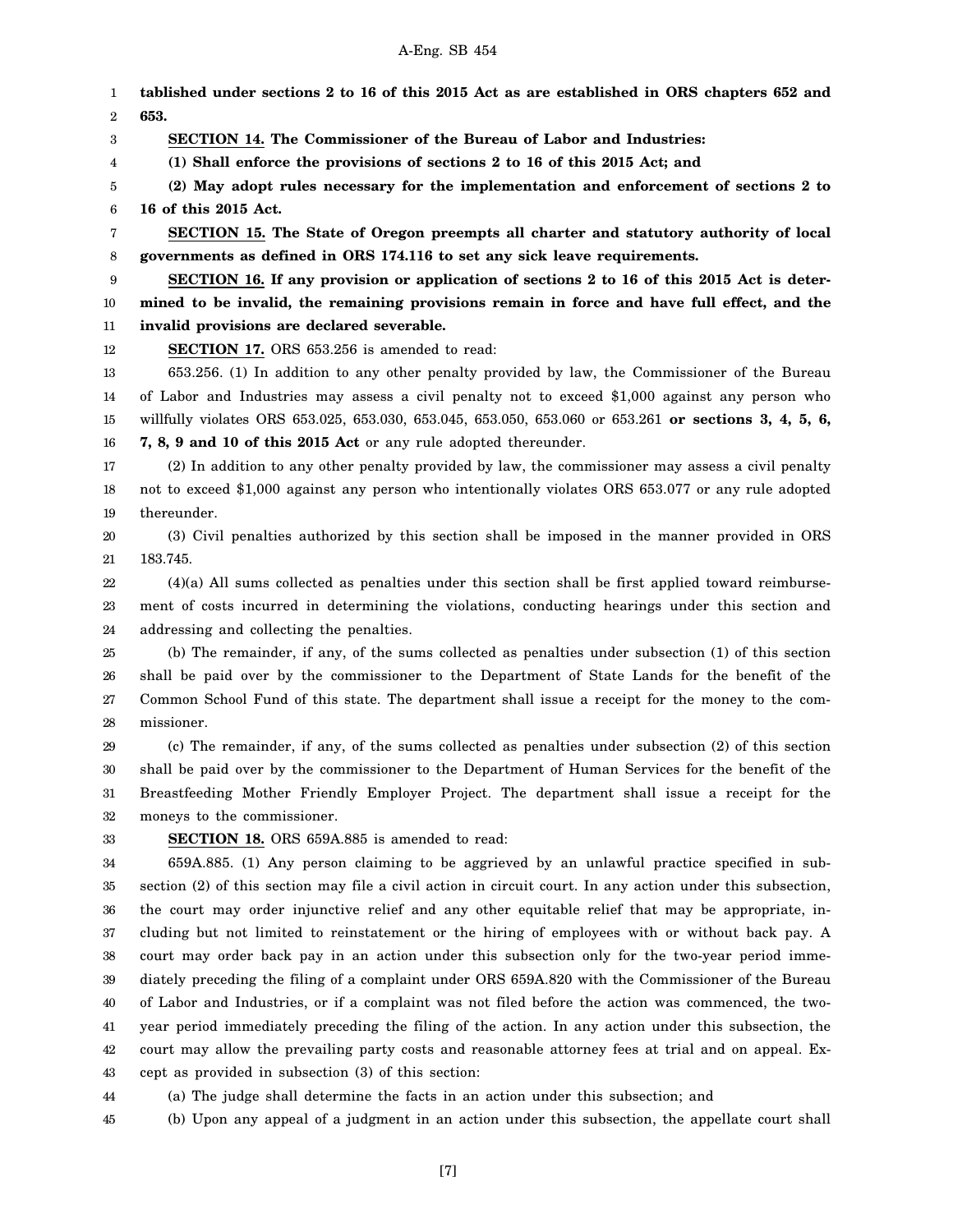#### A-Eng. SB 454

1 review the judgment pursuant to the standard established by ORS 19.415 (3).

2 3 4 5 6 7 (2) An action may be brought under subsection (1) of this section alleging a violation of ORS 10.090, 10.092, 25.337, 25.424, 171.120, 408.230, 408.237 (2), 476.574, 652.355, 653.060, 659A.030, 659A.040, 659A.043, 659A.046, 659A.063, 659A.069, 659A.082, 659A.088, 659A.103 to 659A.145, 659A.150 to 659A.186, 659A.194, 659A.199, 659A.203, 659A.218, 659A.228, 659A.230, 659A.233, 659A.236, 659A.250 to 659A.262, 659A.277, 659A.290, 659A.300, 659A.306, 659A.309, 659A.315, 659A.318, 659A.320 or 659A.421 **or sections 2 to 16 of this 2015 Act**.

8 9 10 (3) In any action under subsection (1) of this section alleging a violation of ORS 25.337, 25.424, 659A.030, 659A.040, 659A.043, 659A.046, 659A.069, 659A.082, 659A.103 to 659A.145, 659A.199, 659A.228, 659A.230, 659A.250 to 659A.262, 659A.290, 659A.318 or 659A.421:

11 12 (a) The court may award, in addition to the relief authorized under subsection (1) of this section, compensatory damages or \$200, whichever is greater, and punitive damages;

13 (b) At the request of any party, the action shall be tried to a jury;

14 15 (c) Upon appeal of any judgment finding a violation, the appellate court shall review the judgment pursuant to the standard established by ORS 19.415 (1); and

16

(d) Any attorney fee agreement shall be subject to approval by the court.

17 18 19 (4) In any action under subsection (1) of this section alleging a violation of ORS 652.355 or 653.060, the court may award, in addition to the relief authorized under subsection (1) of this section, compensatory damages or \$200, whichever is greater.

20 21 22 (5) In any action under subsection (1) of this section alleging a violation of ORS 171.120, 476.574, 659A.203 or 659A.218, the court may award, in addition to the relief authorized under subsection (1) of this section, compensatory damages or \$250, whichever is greater.

23 24 25 (6) In any action under subsection (1) of this section alleging a violation of ORS 10.090 or 10.092, the court may award, in addition to the relief authorized under subsection (1) of this section, a civil penalty in the amount of \$720.

26 27 28 29 30 31 32 33 (7) Any individual against whom any distinction, discrimination or restriction on account of race, color, religion, sex, sexual orientation, national origin, marital status or age, if the individual is 18 years of age or older, has been made by any place of public accommodation, as defined in ORS 659A.400, by any employee or person acting on behalf of the place or by any person aiding or abetting the place or person in violation of ORS 659A.406 may bring an action against the operator or manager of the place, the employee or person acting on behalf of the place or the aider or abettor of the place or person. Notwithstanding subsection (1) of this section, in an action under this subsection:

34 35 (a) The court may award, in addition to the relief authorized under subsection (1) of this section, compensatory and punitive damages;

36 37 38 (b) The operator or manager of the place of public accommodation, the employee or person acting on behalf of the place, and any aider or abettor shall be jointly and severally liable for all damages awarded in the action;

39

(c) At the request of any party, the action shall be tried to a jury;

40 (d) The court shall award reasonable attorney fees to a prevailing plaintiff;

41 42 43 44 (e) The court may award reasonable attorney fees and expert witness fees incurred by a defendant who prevails only if the court determines that the plaintiff had no objectively reasonable basis for asserting a claim or no reasonable basis for appealing an adverse decision of a trial court; and

45 (f) Upon any appeal of a judgment under this subsection, the appellate court shall review the

[8]